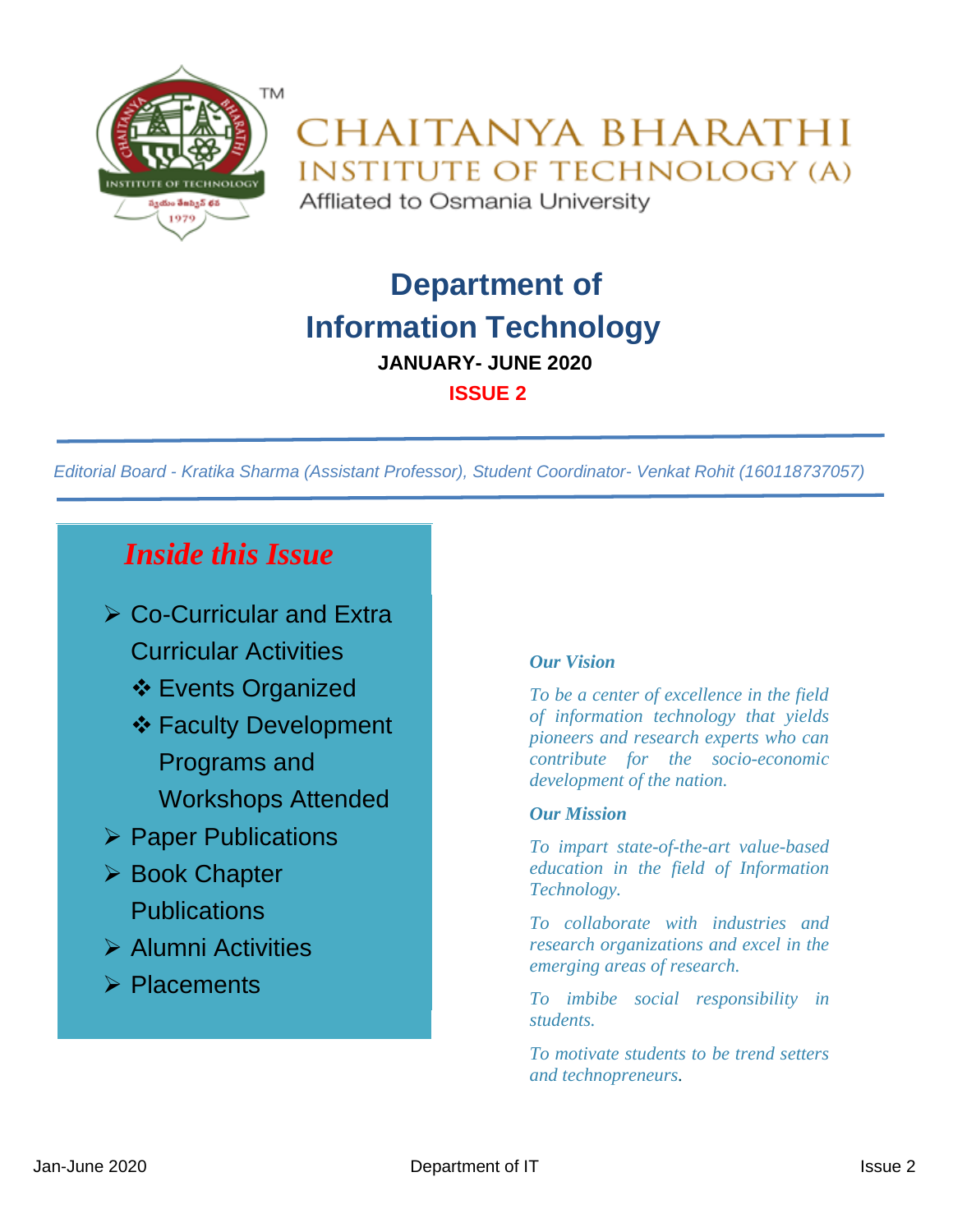## **1. CO-CURRICULAR & EXTRA CURRICULAR ACTIVITIES**

### $\rightarrow$  Events Organized

- $\clubsuit$  Ms. K. Swathi has Organized Orientation Program on "CYBER SECURITY" on 31st Januarary, 2020.
- $\clubsuit$  Ms. K. Swathi has Organized Poster Presentations on "CYBER SECURITY" competition on 19th February, 2020
- Mr. S.Rakesh, organized a "Cyber Security Orientation Program" on 31st January 2020, 1.00 PM to 4.00 PM in Assembly Hall. 15 Staff members and 350 Students from CSE,IT,ECE and EEE were present.
- Mr. S.Rakesh, organized a "Cyber Security Orientation Program" on 17th Feb 2020, 11.10 AM to 12.10 PM in Assembly Hall. 250 Students from ECE, EEE, Mech, Civil and CHEM were present.
- $\clubsuit$  Dr. K. Radhika has organized a FDP on "Outcome Based Education and NBA Accreditation Process (UG)" organized by CBIT from 28-05-2020 to 01-06-2020.
- $\clubsuit$  Ms. M. Trupthi has Coordinated a FDP on "Outcome Based Education and NBA Accreditation Process (UG)" organized by CBIT from 28-05-2020 to 01-06-2020.
- Ms. Y. Gnyana Deepa organized an online FDP on "Artificial Intelligence" in CBIT from 22- May 2020 to 26 May 2020- 5 days in collaboration with Brain O Vision.
- $\clubsuit$  Ms. A Shirisha and T. Prathima has organized a hands on training program on "Github fundamentals" for iv Semester IT Students on 08/01/2020.
- **a** Ms. Y. Gnyana Deepa organized an online FDP on "Artificial Intelligence " in CBIT from 22- May 2020 to 26 May 2020- 5 days in collaboration with Brain O Vision.

### **Bo** Faculty Development Programs and Workshops Attended

- $\triangle~$  Dr. Suresh Pabboju successful completion of "NAAC Awareness Programme for Faculty" organized by Marathwada Mitra Mandal Institute of Technology (MMIT), Lohgaon, Pune - 47 conducted online during the period 08/05/2020 to 14/05/2020.
- $\clubsuit$  Dr. K. Radhika Participated in the IIC Online Sessions conducted by Institution's Innovation Council (IIC) of MHRD's Innovation Cell, New Delhi to promote Innovation, IPR, Entrepreneurship, and Startups among HEIs from 28th April to 22nd May 2020

 Dr. K. Radhika Participated in the Online Course on "Examination Reforms" organized by AICTE during 22-04-2020 to25-04-2020

 $\clubsuit$  Dr Lakshmi Sreenivasa Reddy attended One-week AICTE faculty Programme on Exam reforms, May2020

 $\clubsuit$  M. Venu Gopalachar Successfully Completed "Sequence Models" an online noncredit course authorized by deeplearning.ai and offered through Coursera on 3-05-2020

 Ms.Katta Sugamya, Participated in Online Workshop on "Social Responsibility and Community Engagement" conducted by Chaitanya Bharathi Institute of Technology, on 17th June 2020.

 $\clubsuit$  Ms. A. Sirisha attended a 4-Days online Webinar/workshop on "Blockchain Technologies for Smart Contracts", organized by Center of Excellence in Cloud Computing and Blockchain Technologies, Department of Information Technology, Thadomal Shahani Engineering College, Bandra (Mumbai) from 03 rd May - 06 th May 2020.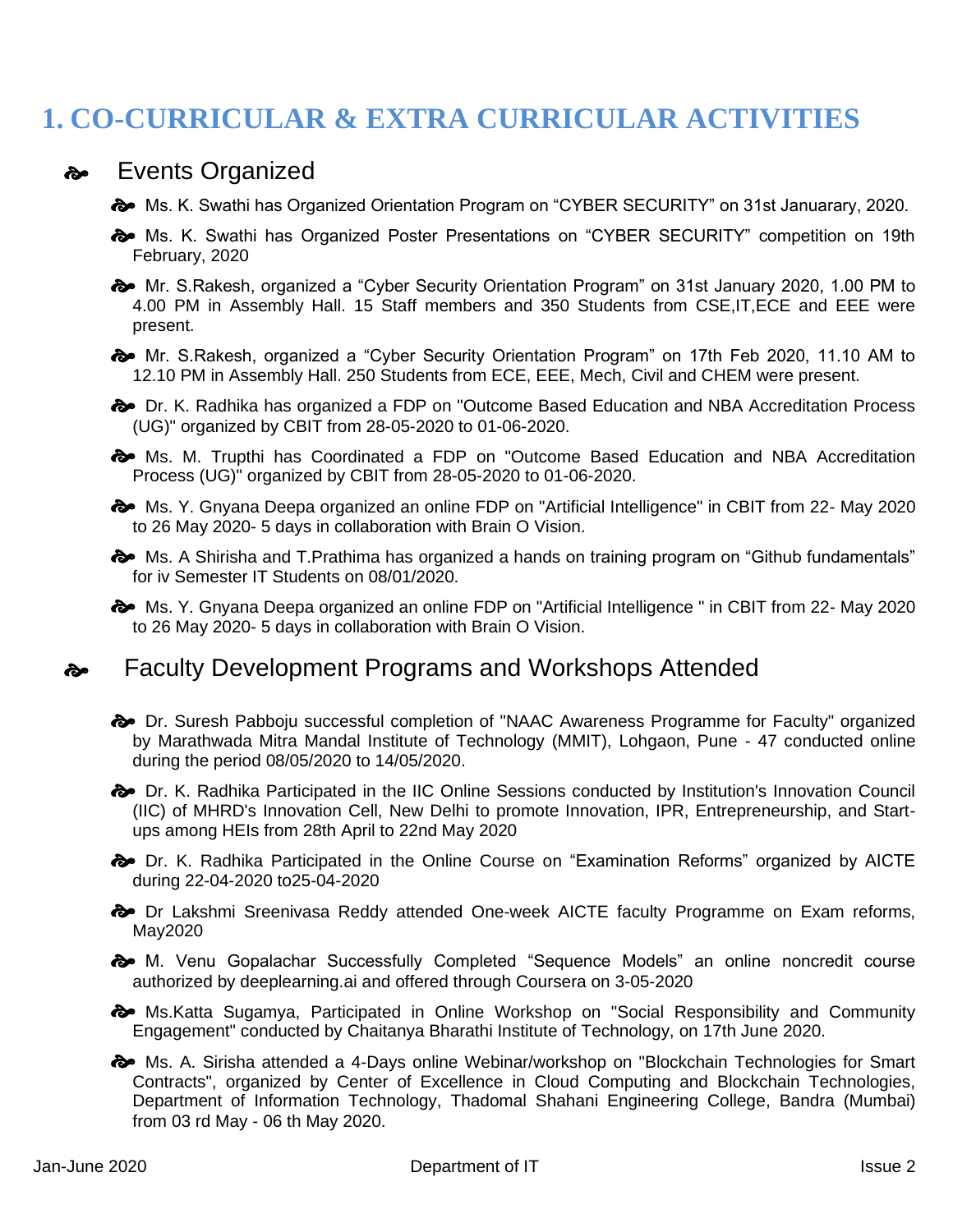$\clubsuit$  Ms. A. Sirisha attended a 1-day workshop on CO-PO attainment Computation and Outcome Analysis organised by Inpods on 13.06.2020

 Ms. M.Trupthi, attended a one -day workshop on CO-PO attainment Computation and Outcome Analysis organised by Inpods on 13.06.2020

 $\clubsuit$  Ms. M.Trupthi, Attended one day workshop on "Social Responsibility and Community Engagement" organized by CBIT(A), Hyderabad on 17th June,2020.

 $\clubsuit$  Ms. E. Rama Lakshmi successfully completed Effective and Efficient Online Teaching in the Age of Corona A Hands On Workshop during May 2020 organized by IIT Bombay

 $\clubsuit$  Ms. E. Rama Lakshmi successfully completed Online workshop on Basics of Machine Learning organized by IISER Bhopal during April -6th 2020

**Ms.** KNVS Sridevi, successfully completed the "Effective and Efficient Online Teaching in the Age of Corona, A Hands On Workshop",on 16th May 2020 attended the interaction session and successfully completed both pre and post workshop online activities, involving 3 days of video lectures and handson work. organized by Teaching Learning Centre (ICT) at IIT Bombay

 $\clubsuit$  Ms. KNVS Sridevi, attended a Two day Online workshop on "ML & AI Using Covid-19 Virus Data Analysis" organized by Finland Labs In Association with National Social Summit, IIT Roorkee , during 09th- 10th May 2020

 $\bullet\bullet$  Ms. K. Swathi has Successfully completed the "Effective and Efficient Online Teaching in the Age of Corona, A Hands on Workshop" on 17-05-2020 organized by IIT-Bombay.

 $\clubsuit$  Ms. T. Prathima has completed a -day workshop on CO-PO attainment Computation and Outcome Analysis organized by Inpods on 13.06.2020

 $\approx$  Dr B. Veera Jyothi attended an Online workshop on Basics of Machine Learning organized by IISER Bhopal during April -27th 2020

 $\clubsuit$  Dr B. Veera Jyothi attended A Hands On Workshop on " Effective and Efficient Online Teaching in the Age of Corona "during May 2020 organized by IIT Bombay

 $\clubsuit$  Dr. Pragati Priyadarshinee has Attended one day workshop on "Social Responsibility and Community Engagement" organized by CBIT(A), Hyderabad on 17th June,2020.

 $\clubsuit$  Ms Satya kiranmai Tadepalli, attended an Online 4 days' workshop on Blockchain Technologies and Smart Contracts from 3-6 May 2020

 $\diamondsuit$  MsSatya kiranmai Tadepalli, attended an Online Workshop on Effective and efficient online teaching in the age of corona by IIT, Bombay on 17 May 2020

 $\clubsuit$  MsB. Sarada has successfully attended Effective and Efficient Online Teaching in the Age of Corona: A Hands-On Workshop

 $\clubsuit$  Ms B. Sarada has successfully attended 5 Day national level workshop on "Artificial Intelligence"

 $\imath$  Ms B. Sarada has successfully attended workshop on Drone Design

 $\clubsuit$  Mr. K. Rajesh Kannan has successfully completed Effective and Efficient Online Teaching in the Age of Corona: A Hands-On Workshop by IIT-Bombay.

 $\clubsuit$  Ms. Deepa R has participated and completed 'Effective and Efficient Online Teaching in the Age of Corona: A Hands-On Workshop by IIT Bombay on 24th, May, 2020.

 Dr. Suresh Pabboju Participated and successfully completed a One Week Online FDP on "Outcome based Education and NBA Accreditation Process (UG)" organized by CBIT, Hyderabad, during 28-05- 2020 to 01- 06-2020.

 $\clubsuit$  Dr. Suresh Pabboju Participated & completed successfully AICTE Training and Learning (ATAL) Academy Online FDP on "Artificial Intelligence" at National Institute of Technology, Warangal from 22- 05-2020 to 26-05-2020.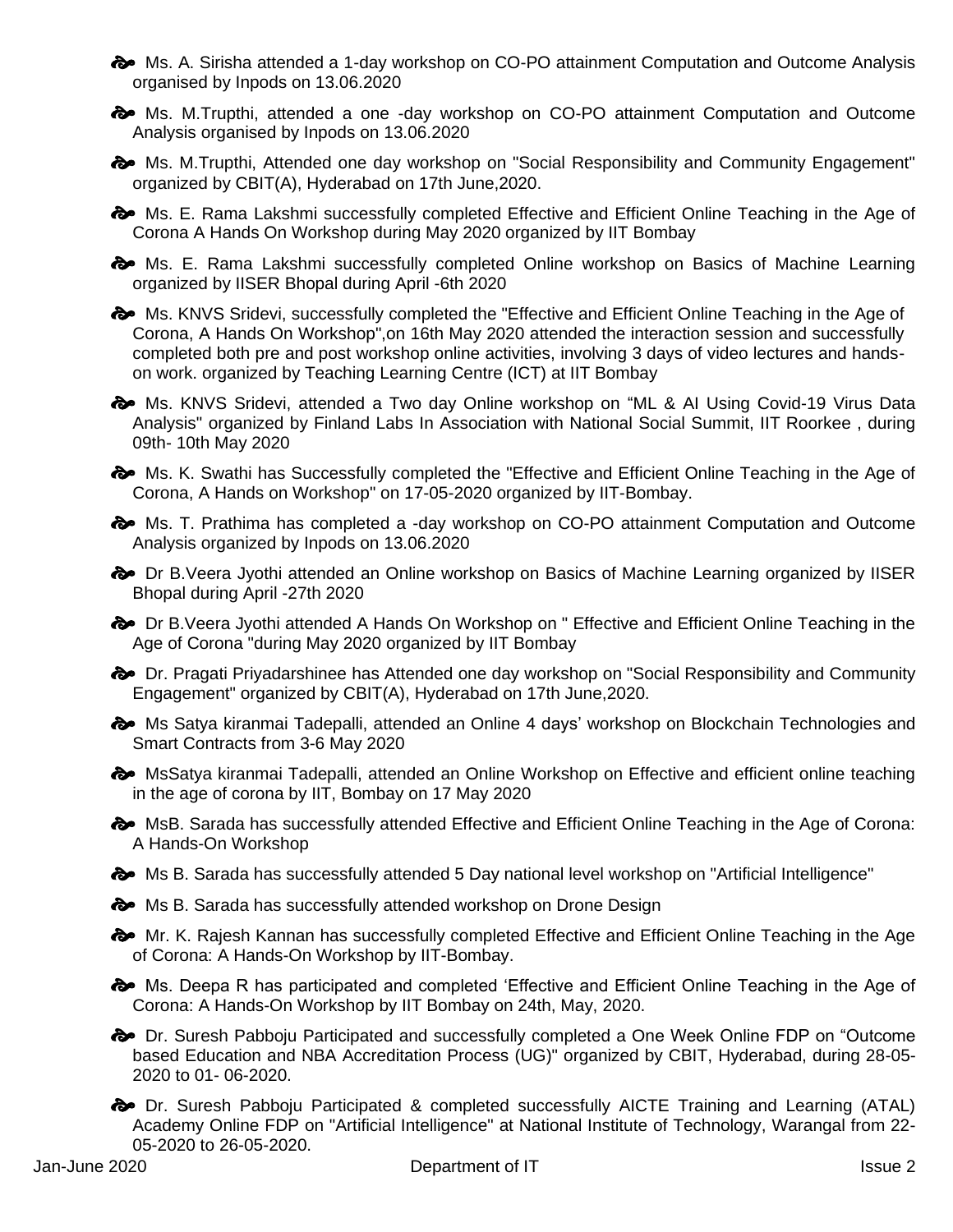Dr. Suresh Pabboju Attended one-week online Faculty Development Program on "Outcome based Education: A Step Towards Excellence" under Margdarshan Scheme of AICTE, New Delhi, from 11-15 May 2020.

 $\clubsuit$  Dr. K. Radhika attended and organized a One-week FDP on "Outcome Based Education and NBA Accreditation Process (UG)" Organized by CBIT from 28- 05-2020 to01-06-2020

 $\clubsuit$  Dr. K. Radhika Participated in a one-week online Faculty Development Program on "Outcome Based Education: A Step Towards Excellence" from 11-05-2020 to 15-05-2020 under MargdarshanScheme of AICTE, NewDelhi.

 $\clubsuit$  Dr Lakshmi Sreenivasa Reddy attended Faculty Development Programme on "NBA Accreditation and Teaching-Learning in Engineering (NATE)", Jan-April 2020, NPTELAICTE Online FDP Course (12 Week)

 $\clubsuit$  Dr Lakshmi Sreenivasa Reddy attended Faculty Development Programme on "Deep Learning-1, Jan-April 2020, NPTEL-AICTE Online FDP Course (12 Week)

 $\clubsuit$  Dr Lakshmi Sreenivasa Reddy attended One-week AICTE FDP on Artificial Intelligence conducted by IIITV from May 11-15, 2020

 $\clubsuit$  M. Venu Gopalachar Two-week EICT IIT Roorkee Online FDP on "Deep Learning and its Applications" from May 04 - May 13, 2020.

 M. Venu Gopalachar One Week AICTE ATAL FDP conducted by One-week AICTEATAL FDP on "Artificial Intelligence" conducted by IIIT Nagpur during 16th May to 20th May 2020

 $\bullet\bullet$  Dr.D.L.Srinivasreddy attended One week online course on Exams reforms organised by AICTE from April 29-May2

 $\clubsuit$  Dr.D.L.Srinivasreddy attended Online Atal-AICTE-5 Days Faculty Development Program on "Artificial Intelligence " May- 11-15, 2020 organized by IIIT Vadodara

 $\diamondsuit$  Dr M Venu Gopalachari attended Two week EICT IIT Roorkee's Online FDP on "Deep Learning and its Applications" from May 04 - May 13, 2020

 $\clubsuit$  Dr M Venu Gopalachari attended One week AICTE-ATAL FDP on "Artificial Intelligence" during 16th May to 20th May 2020 conducted by IIIT Nagpur

 $\diamondsuit$  Dr M Venu Gopalachari attended One week AICTE-ATAL FDP on "Data Science" during 25th May to 29th May 2020 conducted by NITTTR, Chandighar

 $\diamondsuit$  Dr M Venu Gopalachari attended One week A five day FDP on "Artificial Intelligence" during 22nd to 26th May 2020 conducted by CBIT and Brain-O-Vision Pvt Ltd.

 $\diamondsuit$  Dr M Venu Gopalachari attended One week AICTE-ATAL FDP on "Block Chain" during 15th June to 19th June 2020 conducted by IIIT Vadodara

 Ms.Katta Sugamya, attended ATAL Academy Online FDP on "Data Science" from 11-05-2020 to 15- 05-2020 at International Institute of Information Technology-Nagpur.

 Ms.KattaSugamya, attended ATAL Academy Online FDP on "Virtual Reality: Concepts and Applications" from 25-05-2020 to 29-05-2020 at Indian Institute Technology-Patna

 Ms.KattaSugamya, attended FDP on "Artificial Intelligence " organised by CBIT from 22-05-2020 to 25-05-2020.

 Ms.KattaSugamya ,attended FDP on "Outcome Based Education and NBA Accreditation Process (UG) " organised by CBIT from 28-05-2020 to 01-06-2020.

 Ms.KattaSugamya, attended ATAL Academy Online FDP on "Artificial Intelligence" from 08-06-2020 to 12-06-2020 at NIT-Warangal.

 Ms.KattaSugamya ,attended National level online Boot camp "Career Building with Python" from 01- 06-2020 to 07-06-2020 organised by Codegnan IT Solutions OPC PVT.LTD.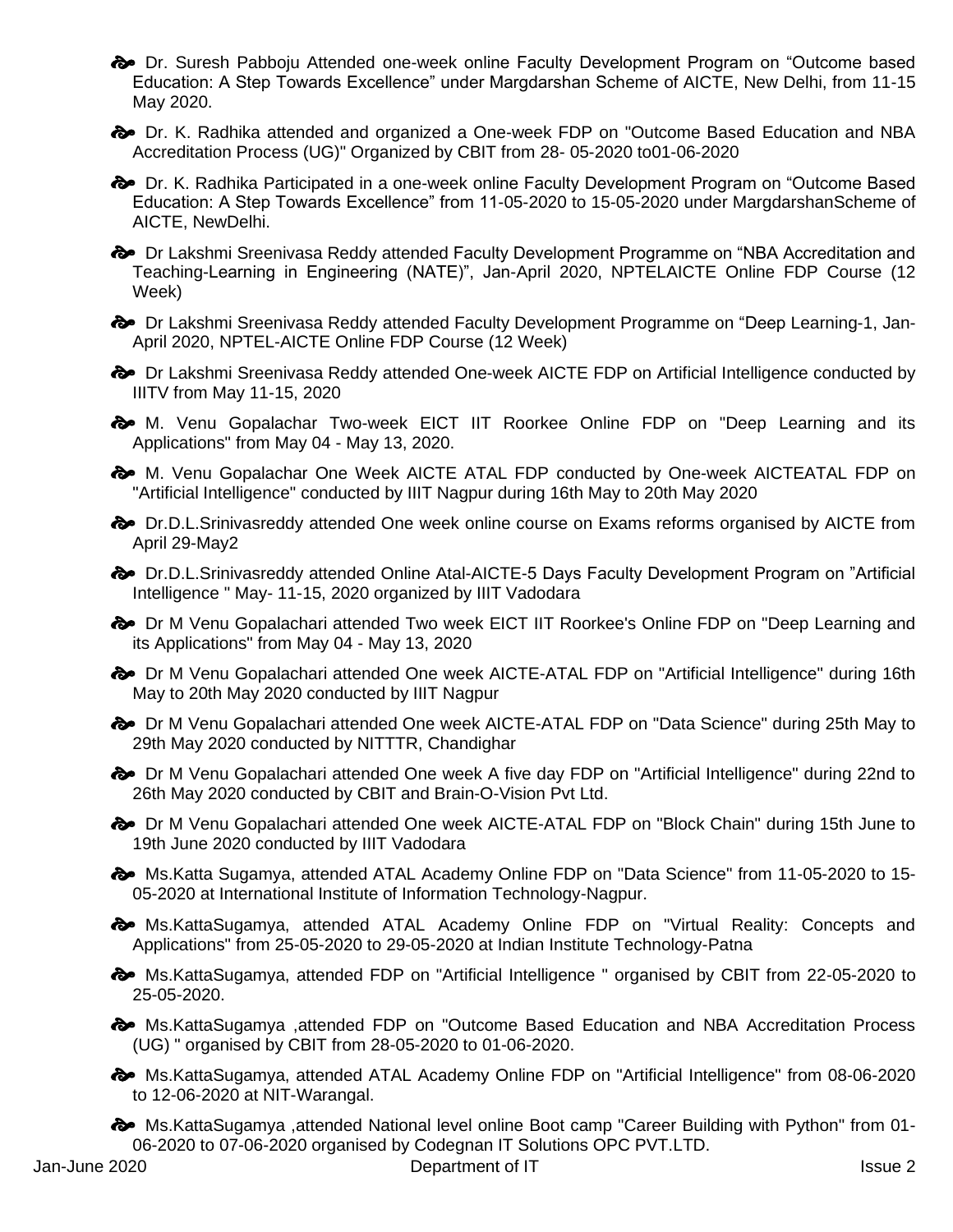- Ms.KattaSugamya ,attended FDP on "Blockchain & Cybersecurity: A unique fusion to untangle present-day cybersecurity challenges" conducted by Andhra University College of Engineering (A) under ISEA Project, MEITY - Government of India from 22nd June to 26th June, 2020.
- $\clubsuit$  Ms.A.Sirishaattended a10-days Online Faculty Development Program -on "Deep Learning" organized by IIT-Roorkee from (May 04 - May 13, 2020)
- $\clubsuit$  Ms.A.Sirishaattended Completed successfully AICTE Training And Learning (ATAL) Academy Online FDP on "Artificial Intelligence" from 16-05-2020 to 20-05-2020 at Indian Institute of Information Technology (IIIT Nagpur).
- $\clubsuit$  Ms.A.Sirishaattended a 5 Day online Faculty Development Program on "Artificial Intellegence and Machine Learning " conducted by Department of Computer Science and Engineering, CMR Technical Campus in association with AI Center of Excellence partnered with Blackbuck Engineers from 18th May 2020 to 22nd May 2020
- A Ms.A.Sirishaattended online FDP on "Artificial Intelligence " organized by CBIT from 22- May 2020 to 25 May 2020.
- M.Trupthi, Completed successfully AICTE Training And Learning (ATAL) Academy Online FDP on "Artificial Intelligence" from 16-05-2020 to 20-05-2020 at Indian Institute of Information Technology (IIIT Nagpur).
- $\clubsuit$  M.Trupthi, A five day FDP on "Artificial Intelligence" during 22nd to 26th May 2020 conducted by CBIT and Brain-O-Vision Pvt Ltd.
- $\clubsuit$  M.Trupthi, attended one week online Faculty Development Program on "Outcome Based Education: A Step Towards Excellence" from 11-15 May 2020 under Margdarshan Scheme of AICTE, New Delhi.
- M.Trupthi, attended one Week Faculty Development Program (FDP) on "Python for Machine learning " from May 18-23, 2020 organized by Department of CSE in collaboration with CSI, Vallurupalli Nageswara Rao Vignana Jyothi Institute of Engineering &Technology (VNRVJIET)
- $\clubsuit$  M.Trupthi, attended FDP On PHP & MySQL Organized by JNTUHCE-Jagtial association with Spoken Tutrial IITB, from May-18th till May-23rd 2020
- $\clubsuit$  M.Trupthi, attended Online FDP on introduction to Data Science organized by codegyan IT solutions during 18th to 22nd may
- $\clubsuit$  Ms.E.Rama Lakshmi attended Online Atal-AICTE--5 Days Faculty Development Program on "Internet of Things" May- 7-11, 2020 organized by NIT Jamshedpur
- $\clubsuit$  Ms.E.Rama Lakshmi attended Online Atal-AICTE--5 Days Faculty Development Program on "'Virtual/Augmented Reality'" May- 18-22, 2020 organized byPunjab Engineering College, Chandigarh
- Ms.E.Rama Lakshmi attended Online one week Faculty Development Program on "Latex" 27 April-May- 2, 2020 organized by Sanjay Ghodawat University, Kolhapur in association with Spoken Tutorial IIT Bombay
- Ms.E.Rama Lakshmi attended FDP on "Outcome Based Education and NBA Accreditation Process " organized by CBIT from 28-05-2020 to 01-06-2020.
- $\clubsuit$  Ms T. Prathima has completed online ATAL-AICTE: 5 Days Faculty Development Program on" Data Science" during May 18th -May 22nd, 2020 organized by IIIT Nagpur
- $\clubsuit$  Ms T. Prathima has completed EICT IIT Roorkee's Online 10 days FDP on "Deep Learning and its Applications" during May 04 - May 13, 2020
- $\clubsuit$  Ms T. Prathima has completed FDP on "Artificial Intelligence " organized by CBIT and Brain-O-Vision Pvt Ltd. during 22.05.2020 to 25.05.2020.
- $\clubsuit$  Ms. T. Prathima has completed FDP on "Outcome Based Education and NBA Accreditation Process (UG) " organized by CBIT during 28.05.2020 to 01.06.2020.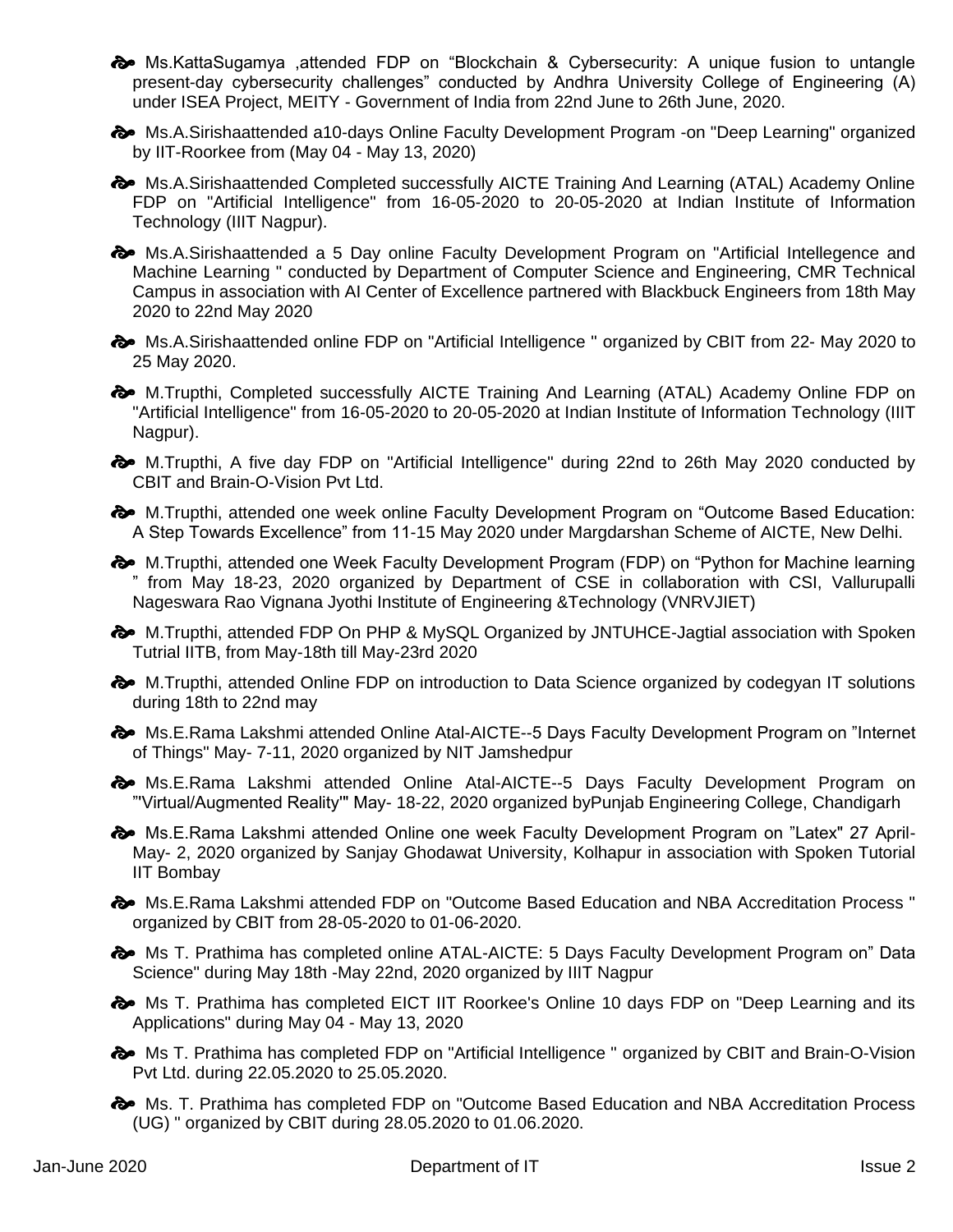- $\clubsuit$  Ms. K. Swathi attended Online FDP on "Research Challenges and Opportunities Post COVID-19 (RECOP 2020)" organized by Research & Development Cell and Institution's Innovation Council of Sri Vasavi Engineering College (Autonomous) during 4th -9th May 2020.
- $\clubsuit$  Ms. K. Swathi attended Online ATAL FDP on "Blockchain Technologies" organized by Punjab Engineering College from May-11th till May-15th 2020
- Ms. K. Swathi attended Online FDP on "Artificial Intelligence " organised by CBIT from 22-05-2020 to 25-05-2020.
- Ms. K. Swathi attended FDP on "Outcome Based Education and NBA Accreditation Process (UG) " organised by CBIT from 28-05-2020 to 01-06-2020.
- Ms. K. Swathi attended Online 2-week STTP on "Cyber Security" from 08-06-2020 to 19-06-2020 organized by NITTR, Chandigarh.
- A Ms. KNVS Sridevi, attended a 5 -day Online FDP on "Artificial Intelligence " organized by AICTE Training And Learning (ATAL) Academy and IIIT Vadodara, during 11th -15th , May 2020.
- $\clubsuit$  Ms. KNVS Sridevi, attended a 5 -day Online FDP on "Artificial Intelligence " organized by Chaitanya Bharathi Institute of Technology (A) and Brain-o-Vision Pvt.Ltd, during 22nd -26th , May 2020
- $\bullet\bullet$  Ms.KNVS Sridevi, attended a one week FDP on "Applications of IOT" organized by NITTR Chandighar and GRIET Hyderabad, during 16th -20th , June 2020
- $\clubsuit$  Ms.KNVS Sridevi, attended a 5 -day Online Training on "Information Security " organized by MSME-Technology Development Centre (PPDC), Agra during 25th -29th , May 2020
- $\clubsuit$  Ms.KNVS Sridevi, attended a 5 -day Online Training on "BlockChain Technology " organized by MSME-Technology Development Centre (PPDC), Agra during 17th -21st , June 2020
- $\clubsuit$  Ms.KNVS Sridevi, attended a one week FDP on " Outcome Based Education and NBA Accreditation Process-(UG) " organized by Chaitanya Bharathi Institute of Technology (A), during 28th May -01 June 2020
- $\clubsuit$  Ms.KNVS Sridevi, attended a one week Online FDP on "Block chain & Cyber security: A unique fusion to untangle present-day cyber security challenges " organized by, Andhra University College of Engineering (A) under ISEA Project, MEITY - Government of India during 22nd -26th , June2020
- $\clubsuit$  Dr B. Veera Jyothi attended an Online ATAL FDP on Blockchain Technologies organized by Punjab Engineering College from May-11th till May-15th 2020
- $\bullet\bullet$  Dr B. Veera Jyothi attended an Online FDP on PHP and MySQL organized by J.N.T.U. Jagityal from May-18th till May-23rd 2020
- $\clubsuit$  Dr B. Veera Jyothi attended an Online FDP on Learning Management System Using MOODLE from April30th till May-04th 2020 organized by Annamalai University.
- $\clubsuit$  Dr B. Veera Jyothi attended an Online FDP on Research Challenges and Opportunities Post COVID-19 (RECOP 2020) from 4th may till 9th may 2020
- $\clubsuit$  Dr B. Veera Jyothi attended an Online FDP on introduction to Data Science organized by codegyan IT solutions during 18th to 22nd may
- Dr B.Veera Jyothi attended an online FDP on "Artificial Intelligence" organised by CBIT from 22- May 2020 to 25 May 2020.
- $\clubsuit$  Dr B. Veera Jyothi Successfully Completing National Level Online Faculty Development Programme on Machine Learning Using Python From May 19th to May 22nd 2020 organized by Department of Computer Engineering Poornima Institute of Engineering & Technology
- Dr B.Veera Jyothi attended an online FDP on "Outcome Based Education " organised by CBIT from 28- may- 2020 to 2- june 2020.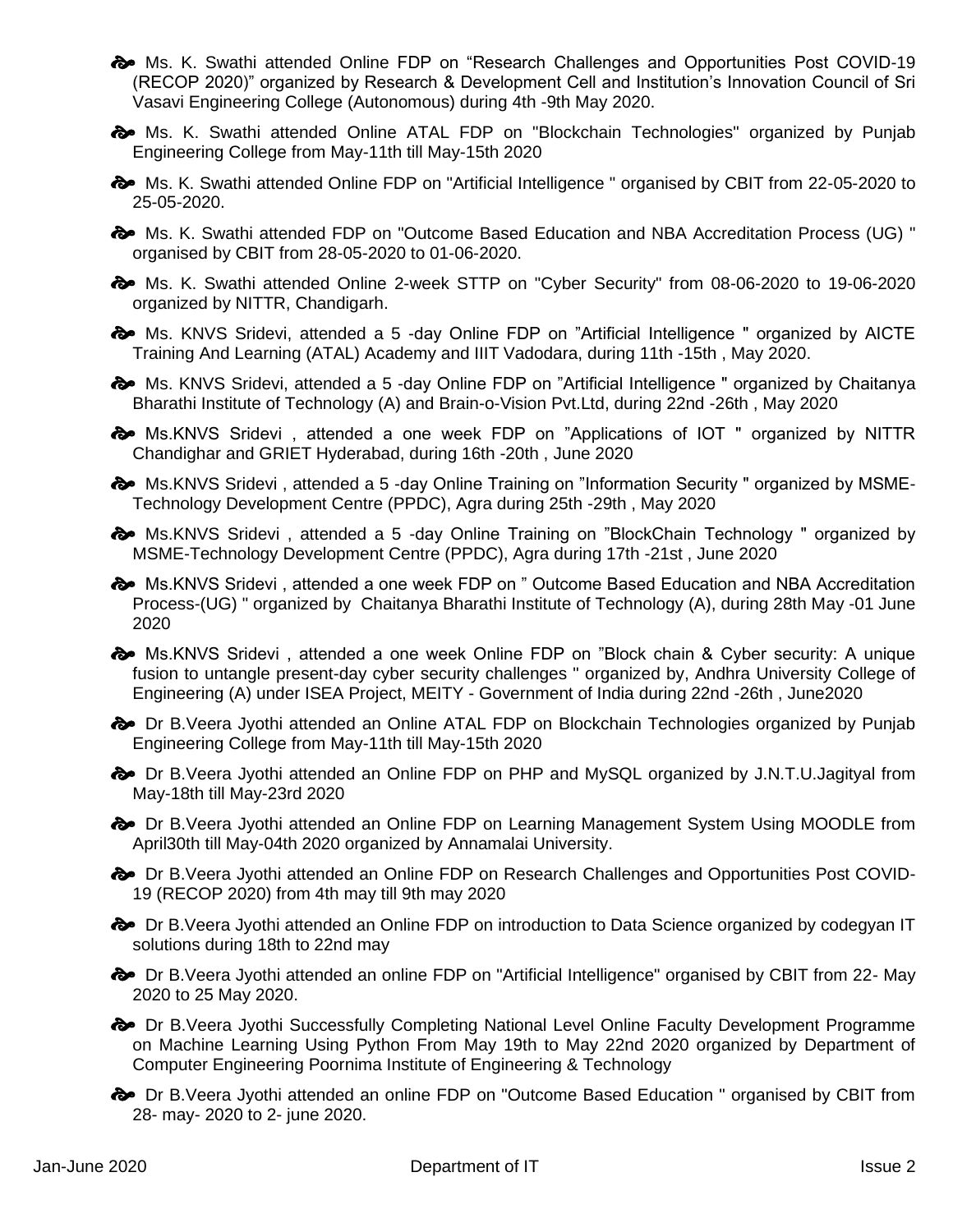$\bullet\bullet$  Mr.V.Santhosh attended one week FDP program on machine learning with R programming organized by QIS College from may11 to may 18th 2020

 Mr.V.Santhosh completed TWO WEEK course on Digital Transformation in Teaching learning process organized by TEQIP during APRIL6th to APRIL 22ND 2020

 $\bullet$  Mr.V.Santhosh attended 5-Day Faculty Development Programme On "Artificial Intelligence", held during may 22nd to 26th organised by CSE Dept,SVES

 K.Gangadhararao attended a five day (ATAL) Academy Online FDP on "Data Sciences" from 18-04- 2020 to 22-04-2020 at Indian Institute of Information Technology(IIIT Nagpur).

 $\clubsuit$  K.Gangadhararao attended an FDP on "Artificial Intelligence " organised by CBIT from 22-05-2020 to 25-05-2020.

 $\clubsuit$  K.Gangadhararaoaweek FDP and online training on Latex Sanay Ghodawat University Kolhapur in association with Spoken Tutorials project 27 apr to 2 may,2020

 K.Gangadhararao attended attended one week online Faculty Development Program on "Outcome Based Education: A Step Towards Excellence" from 11-15 May 2020 under Margdarshan Scheme of AICTE, New Delhi.

**&** K.Gangadhararao attended a "A Seven Day Webinar cum Workshop on Data Science with Hebeon Technologies" from --(to be updated)

 $\clubsuit$  K.Gangadhararao attended FDP on "Outcome Based Education and NBA Accreditation Process (UG) " organised by CBIT from 28-05-2020 to 01-06-2020.

 $\rightarrow$  Dr. PragathiPriyadershine attended AICTE-ATAL FDP on "Blockchain" during 11th May to 15th May, 2020 conducted by Punjab Engineering College- 5 days

 Dr.PragathiPriyadershine Attended online FDP on "Artificial Intelligence " organised by CBIT from 22- May 2020 to 26 May 2020- 5 days

 Dr.PragathiPriyadershine attended AICTE-ATAL FDP on "Data Science" during 25th May to 29th May, 2020 conducted by NITTTR, Chandighar- 5 days

 $\triangle~$  S.Rakesh, has participated in Five days National Level online Faculty Development Programme (FDP) on "PERL SCRIPTING" organized by the Department of Computer Science and Engineering, in association with Spoken Tutorial IIT-Bombay from 10th June to 14th June 2020.

 S.Rakesh, has attended ATAL academy online FDP on Cyber Security from 18-05-2020 to 22-05- 2020 at NIT Warangal,

 $\clubsuit$  S.Rakesh, has successfully completed Faculty Awareness Program on NAAC Accreditation organized by RD's Shri ChhtrapatiShivajiraje College of Engineering , Dhangawadi, Pune 412206 conducted online during the period of 10/05/2020 to 15/05/2020.,

 $\rightarrow$  Mr U Sairam Attended 10 days EICT IIT Roorkee's Online FDP on "Deep Learning and its Applications" from May 04 - May 13, 2020.

 Mr U Sairam Attended a 5 days FDP on Introducion to Data Science from 18-05-20 to 22-05-20 conducted by guntur college of engineering.

 $\clubsuit$  Mr U Sairam completed 2 week course on Digital Transformation in Teaching Learning process from 6th April to 22nd April 2020

 $\clubsuit$  Mr U Sairam Attended one week online Faculty Development Program on "Outcome Based Education: A Step Towards Excellence" from 11-15 May 2020 under Margdarshan Scheme of AICTE, New Delhi.

 Mr U Sairam Attended one Week Faculty Development Program (FDP) on "Python for Machine learning " from May 18-23, 2020 organized by Department of CSE in collaboration with CSI, Vallurupalli Nageswara Rao Vignana Jyothi Institute of Engineering &Technology (VNRVJIET)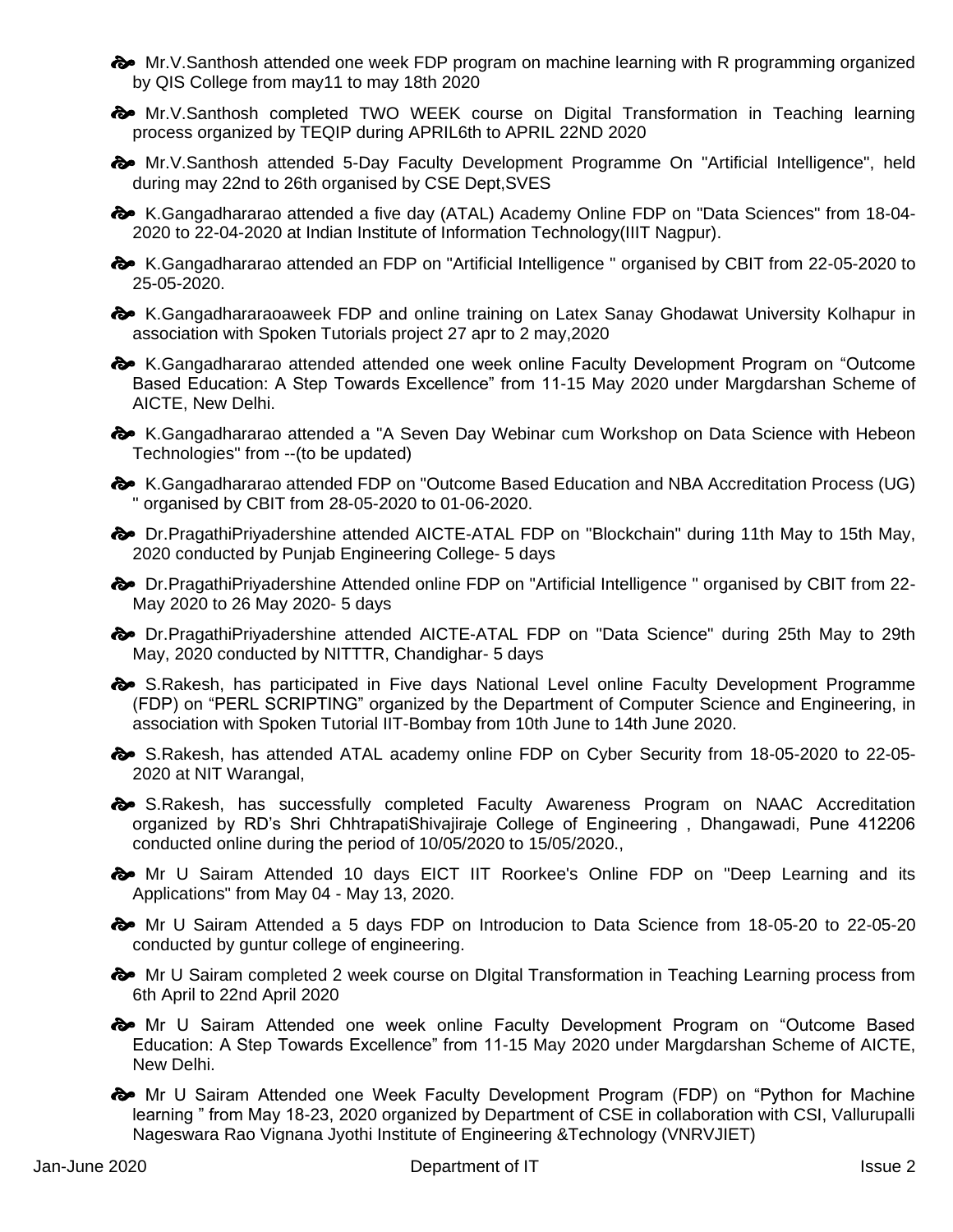$\clubsuit$  Mr U Sairam Attended ATAL FDP on Data Sciences from 25th to 29th May 2020 conducted by IIIT Nagpur

 Mr U Sairam Attended 5-day Faculty Development Programme on "Artificial Intelligence" from 22-5- 2020 to 26-5-2020 by CBIT.

 Kratika Sharma attended-E & ICT Academy-- 5 Days Faculty Development Program on "Data Science" aug- 05-09, 2019 organized by IT department, CBIT, Hyderabad.

 $\approx$  Kratika Sharma attended Atal-AICTE-- 5 Days Faculty Development Program on "Recent Trends in Artificial Intelligence and Machine Learning" Dec- 23-27, 2020 organized MANIT, Bhopal

**&** Kratika Sharma attended Online Atal-AICTE-- 5 Days Faculty Development Program on "Artificial Intelligence" April-27-May 01, 2020 organized MSME, Noida

 $\clubsuit$  Kratika Sharma attended Online Atal-AICTE--5 Days Faculty Development Program on "Data Science" May- 04-08, 2020 organized Punjab Engineering College (Deemed to be University), Chandigarh

 $\clubsuit$  Kratika Sharma attended Online Atal-AICTE- 5 Days Faculty Development Program on "Artificial Intelligence" May- 11-15, 2020 organized IIIT Vadodara.

**a** Kratika Sharma attended Online Atal-AICTE--5 Days Faculty Development Program on "Cyber Security" May- 18-22, 2020 organized Dr HarisinghGour University Sagar

 $\clubsuit$  Kratika Sharma attended Online Atal-AICTE--5 Days Faculty Development Program on "Artificial Intelligence" May- 22-26, 2020 organized NIT Warangal

 $\clubsuit$  Kratika Sharma attended EICT IIT Roorkee's Online 10 days FDP on "Deep Learning and its Applications" from May 04 - May 13, 2020

 Satya kiranmaiTadepalli, attended an Online 10-days FDP on Deep Learning organized by IIT-Roorkee from 4-13 May 2020

Satya kiranmaiTadepalli, attended an Online one week FDP on Outcome based Education organized by Scheme of AICTE,New Delhi from 11-15 May 2020

 $\clubsuit$  Satya kiranmaiTadepalli, attended an Online 5 days FDP on AI and ML organized by CMRTC from 18-22 May 2020

Satya kiranmaiTadepalli, attended One Week Online FDP on "Outcome Based Education & NBA Accreditation Process - (UG) " from 28-05-2020 to 01-06-2020 ,organised by Chaitanya Bharathi Institute of Technology(A), Gandipet, Hyderabad.

Satya kiranmaiTadepalli, attended an Online FDP on "Artificial Intelligence" organised by CBIT from 22-25 May 2020.

 $\clubsuit$  B Sarada has Participated & Completed successfully A One Week Online FDP on "Outcome Based Education & NBA Accreditation Process - (UG) " from 28-05-2020 to 01-06-2020, organised by Chaitanya Bharathi Institute of Technology(A), Gandipet, Hyderabad.

**B.** B.Sarada attended an AICTE\_FICCI ATAL Faculty Development Program on Artificial Intelligence, from June 15-19,2020.

 $\clubsuit$  B Sarada has Participated & Completed successfully A 5-Day National Level Online FDP on "Artificial Intelligence" from 22-05-2020 to 26-05-2020, organized by Departments of CSE, IT and MCA, CBIT(A), Hyderabad, Telangana in collaboration with Brain-o-Vision India Pvt.Ltd.

 SARADA B participated in the Moodle Learning Management System training organized at Sreyas Institute Of Engineering & Technology in January 2020 semester, with course material provided by the Spoken Tutorial Project, IIT Bombay

**B** B Sarada has completed NBA Accreditation and Teaching-Learning in Engineering in Engineering (NATE)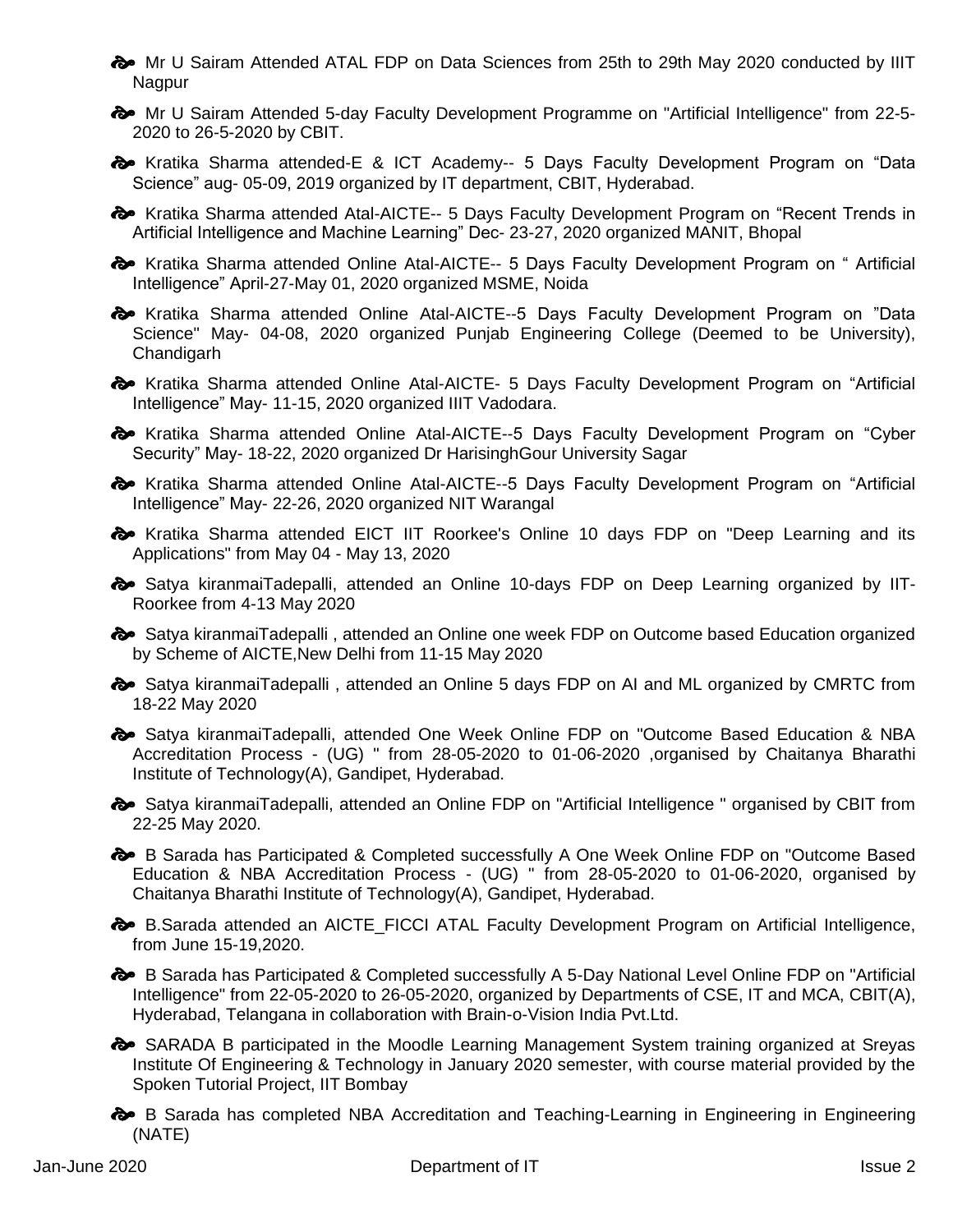$\clubsuit$  Deepa R has Participated and completed successfully -Five day Enterprise software Development training program organized by NasscomFeb 03 to Feb 05 , 2020, TTT by Industry- A NASSCOM Initiative, IT-ITeS Sector Skills Council NASSCOM

 Deepa R has Participated and completed successfully -FDP on "Tools Explored on Disruptive Technologies" from 11th may 2020 to 16th May 2020. Organized by Sairam Institute OF technology in association with MHRD and IQAC

 $\clubsuit$  Deepa R has participated and completed successfully one week national faculty Development program and online training on "LaTeX" organized by sanjayghodawat university, Kolhapur in association with spoken tutorial Project, IIT Bombay (27th April to 2nd May)

 $\triangleright$  Deepa R has participated and completed Faculty Development Program on Machine Learning & Data Analytics using Python from 06-14 May 2020 through E&ICT Academy IIT Roorkee.

 $\clubsuit$  Deepa R has Participated and completed successfully-ATAL FDP on Cyber Security by Dr Harisingh Gour University from 18-05-2020 to 22-05-2020

 $\clubsuit$  Deepa R has Participated and completed successfully-ATAL-FDP-Data Analytics, by IIIT Vadodara. From 25-05-2020 to 29-05-2020

 $\clubsuit$  Deepa R has Participated & Completed successfully A One Week Online FDP on "Outcome Based Education & NBA Accreditation Process - (UG) " from 28-05-2020 to 01-06-2020 ,organised by Chaitanya Bharathi Institute of Technology(A), Gandipet, Hyderabad.

 Deepa R has Participated and completed successfully-Six days FDP in Modern IoT Technology-Tools and Design for Real TimeApplications((03/06/2020-09/06/2020) conducted by Sairam Institute of **Technology** 

 $\clubsuit$  Deepa R has participated and completed SRM IST-Five days FDP on Cybersecurity 22.6.2020 to 26.6.2020

 $\clubsuit$  Ms.B.Swathi Soumya Participated & Completed successfully AICTE Training And Learning (ATAL) Academy Online FDP on "Data Sciences" from 18-04-2020 to 22-04-2020 at Indian Institute of Information Technology (IIIT Nagpur).

 $\clubsuit$  Ms.B.Swathi Soumya Participated & Completed successfully AICTE Training And Learning (ATAL) Academy Online FDP on "Artificial Intelligence" from 11-05-2020 to 15-05-2020 at Indian Institute of Information Technology (IIIT Vadodara)

 $\clubsuit$  Ms.B.Swathi Soumya Participated & Completed successfully A 5-Day National Level Online FDP on "Artificial Intelligence" from 22-05-2020 to 26-05-2020 , organised by Departments of CSE, IT and MCA, CBIT(A), Hyderabad, Telangana in collaboration with Brain-o-Vision India Pvt.Ltd.

 $\clubsuit$  Ms.B.Swathi Soumya Participated & Completed successfully A 5-Days Online FDP on "Introduction to Data Science" from 18-05-2020 to 22-05-2020 , presented by Codegnan IT Solutions in association with Department of CSE, Guntur Engineering College, Guntur, AP.

 Ms.B.Swathi Soumya Participated & Completed successfully A One Week Online FDP on "Outcome Based Education & NBA Accreditation Process - (UG) " from 28-05-2020 to 01-06-2020 , organised by Chaitanya Bharathi Institute of Technology(A), Gandipet, Hyderabad.

**B.** B.Surya Samantha attended Five Days Hands On Workshop On "Patent Searching, Drafting And Filing" (Online Mode) from 29-05-2020 to 02-06-2020 In Association with Turnip Innovations and Exiles Intellectual Services , leee Computer Society & Computer Society Of India.

**B.** B.Surya Samantha attended a Short Term Course on 'Linux Applications In Engineering Education' scheduled from 27/04/2020 to 01/05/2020 at NITTTR, Chandigarh.

 B.Surya Samantha attended ATAL FDP on AI organized by IIIT,Nagpur from 16th to 20th May 2020.(5 Days)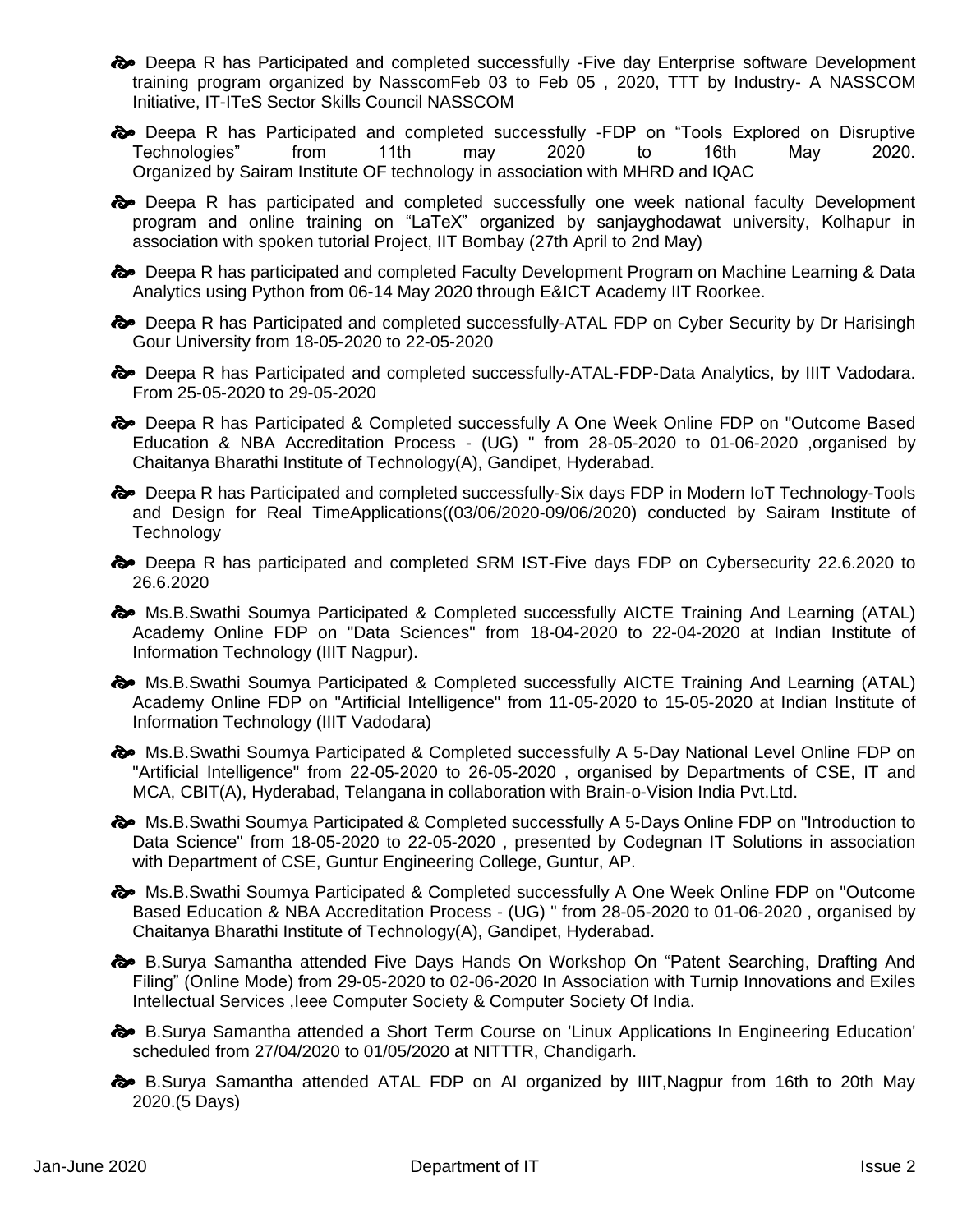- B.surya Samantha attended a MSME-Online Training on Internet of Things from 27.04.2020 01.05.2020
- **B.** B.Surya Samantha attended an AICTE FICCI ATAL Faculty Development Program on Artificial Intelligence, from June 15-19,2020.
- B.Surya Samantha attended A One Week Online Faculty Development Program on "Outcome Based Education And Nba Accreditation Process - (UG)" 28th May, 2020 - 01st June, 2020 CBIT,Hyd
- $\rightarrow$  Ms.Y.Gnana Deepa Participated & Completed successfully AICTE Training And Learning (ATAL) Academy Online FDP on "Artificial Intelligence" from 11-05-2020 to 15-05-2020 at Indian Institute of Information Technology (IIIT Vadodara)

 $\clubsuit$  Ms.Y.Gnana Deepa Participated & Completed successfully A 5-Days Online FDP on "Introduction to Data Science" from 18-05-2020 to 22-05-2020 , presented by Codegnan IT Solutions in association with Department of CSE, Guntur Engineering College, Guntur, AP.

 $\clubsuit$  Ms.Y.Gnana Deepa Participated & Completed successfully A One Week Online FDP on "Outcome Based Education & NBA Accreditation Process - (UG) " from 28-05-2020 to 01-06-2020 , organised by Chaitanya Bharathi Institute of Technology(A), Gandipet, Hyderabad.

 $\clubsuit$  Ms.Y.Gnana Deepa Participated & Completed successfully A One Week Online FDP on "PHP and MYSQL " from 8-06-2020 to 12-06-2020 , organised by Department of IT,Sridevi Women's Engineering college,Hyderabad in association with Spoken Tutorial IIT Bombay.

 $\clubsuit$  Mr.K. Rajesh Kannan attended a FDP On PHP & MySQL Organized by JNTUHCE-Jagtial association with Spoken Tutrial IITB.

- $\bullet$  Mr.K. Rajesh Kannan attended a Linux Foundation & Implementation of Data Structures Organised by VNRVJIET Collaboration with CSI.
- $\bullet$  Mr.K. Rajesh Kannan attended a Python for Machine Learning Organised by VNRVJIET Collaboration with CSI.
- $\clubsuit$  Mr.K. Rajesh Kannan attended a FDP On Principles of Management Conducted by Panimalar Institute of Tech with CSI & IEEE Computer Society.
- Mr. P.Vasanth sena, attended five days FDP on "PHP-MYSQL" organized by department of CSE,JNTU Jagitial ,on 18th to 23rd May 2020.
- $\clubsuit$  Mr. P. Vasanth sena, attended five days FDP on "Advanced Data Science and its application" organized by department of CSE,BVRIT ,from 22nd to 26th June 2020.
- $\clubsuit$  Mr. P.Vasanth sena, Participated and Completed successfully A One Week Online FDP on "Outcome" Based Education & NBA Accreditation Process - (UG) " from 28-05-2020 to 01-06-2020 , organised by Chaitanya Bharathi Institute of Technology(A), Gandipet, Hyderabad.
- $\clubsuit$  Mr. P. Vasanth sena, Participated and Completed successfully A 5-Day National Level Online FDP on "Artificial Intelligence" from 22-05-2020 to 26-05-2020 , organised by Departments of CSE, IT and MCA, CBIT(A), Hyderabad, Telangana in collaboration with Brain-o-Vision India Pvt.Ltd.
- $\clubsuit$  Mr. P. Vasanth sena has completed NBA Accreditation and Teaching-Learning in Engineering in Engineering (NATE) from January to April 2020.
- $\clubsuit$  Mr. V. Santhosh participated a one Week Online FDP on "Outcome Based Education and NBA Accreditation Process - (UG) " from 28-05-2020 to 01-06-2020.
- Mr.R.Govarden Reddy has attended 5 Days FDP on "Outcome Based Education: A step towards Excellence" under Margdarshan scheme of AICTE.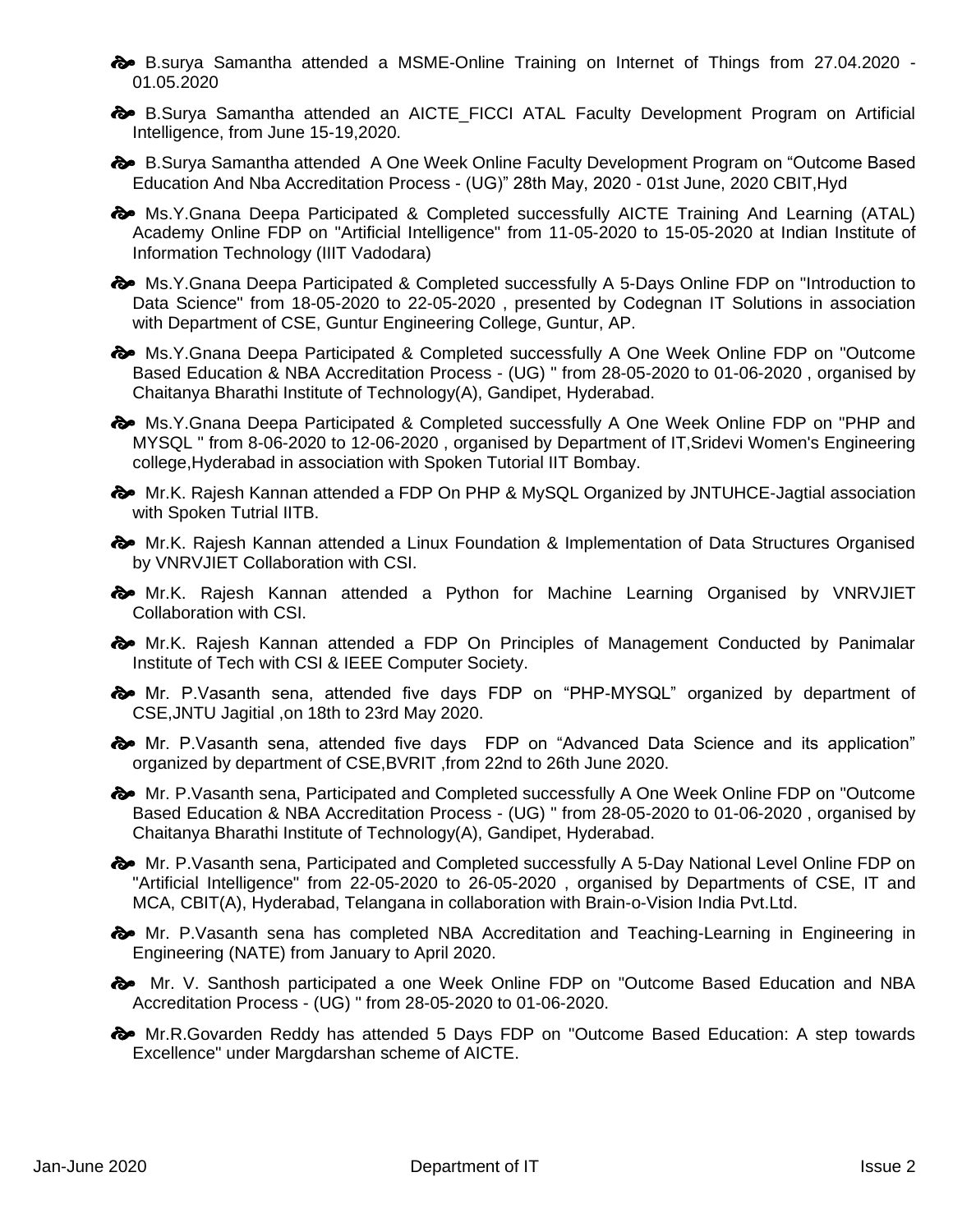## **2. PAPER PUBLICATIONS BY FACULTY**

#### **International Journals:**

 $\clubsuit$  D Lakshmi Sreenivasa Reddy, Rajini.M," A Systematic Review on Learner's Learning Behavior and their Learning " Abode Sustainable Humano sphere Feb-20ISSN 1880 – 6503 231-235

 Ms.Satya kiranmai Tadepalli Published a paper on "Application of Machine Learning and Artificial Intelligence Techniques for IVF Analysis and Prediction", in International Journal of Big Data and Analytics in Healthcare (IJBDAH), Volume No. 4, Issue no. 2, January 2020.

**Example Xatta Sugamya, Pabboju Suresh, A Vinaya Babu, Akhila, Rakshita, "CBIR using SIFT with LoG, DoG** and PCA" Springer Book, Advances in Intelligent Systems and Computing Book series.1097, Springer Nature Singapore Pte Ltd March, 2020 ISSN:2194-5357 623-637 https://doi.org/10.1007/978-981-15- 1097-7\_52

 $\clubsuit$  Ms.Sugamya Katta, B.L.S.Suraj, Sneha Reddy ,"Realistic Handwriting Generation Using Recurrent Neural Networks and Long Short-Term Networks " Advances in Intelligent Systems and Computing 1090, Springer Nature Singapore Pte Ltd. March,2020 ISSN:2194-5357651-661http://doi-org-443.webvpn.fjmu.edu.cn/10.1007/978-981-15-1480 7\_55

 Dr. Pragati Priyadarshinee ," Mediating role of cloud OF things in improving performance of small and medium enterprises in the Indian context" in Annals of Operations Research Jan-20 001-030 [https://doi.org/10.1007/s10479-019-03502-w,](https://doi.org/10.1007/s10479-019-03502-w)"Examining Critical Success Factors of Cloud Computing Adoption: Integrating AHP-Structural Mediation Model " International Journal of Decision Support System Technology ISSN: 1941-6296 , 80-96 , 10.4018/I JDSST .20200 40105, "The Influence of Internal-External Factors on the Cloud Computing Adoption" in International Journal of Business Information System Jan-20 1746-0980 10.1504 /IJBIS. 2020. 10024641

 $\clubsuit$  Ms Swathi Sowmya Bavirthi "Design and Analysis of Spatial Skyline Queries Indexing "International Journal of Innovative Technology and Exploring Engineering , Mar-20 ISSN: 2278-3075 23-29 DOI: 10.35940/ijitee.D1006.0394S220

 $\clubsuit$  Vasanth Sena, P Sammulal, Suresh Pabboju, D L Srinivasa Reddy, "A Mining Frame Work of CO-PO Attainment using Deep Learning Techniques" International Journal of Innovative Technology and Exploring Engineering Mar-20ISSN: 2278-3075 ,60-63. DOI: 10.35940/ijitee.D1015.0394S220

 $\clubsuit$  Ms. T. Prathima " Rough Set-Based Classification of Audio Data ", Advances in Intelligent Systems and Computing 1090, Springer Nature Singapore Pte Ltd Mar-20 "ISSN 2194-5357 ISSN 2194-5365 (electronic)" 627-637 https://doi.org/10.1007/978-981-15-1480-7\_53

 Ms. T. Prathima, "Ensemble Based Hybrid Recommender Systems" International Journal of Innovative Technology and Exploring Engineering (IJITEE) Jan-20 ISSN: 2278-3075 826-833 DOI: 10.35940/ijitee.C8460.019320

 $\clubsuit$  Mr. U.Sai Ram, M V Bhanu Prakash " DL And ML Approaches Along With Block chain Towards IoT Security International Journal Of Advanced Science And Technology ,March 20 ISSN : 20054238 826- 832

 $\bullet$  Ms. K. Swathi IT Non-Contact Pulse Detector using Video Analytics International Journal of Innovative Technology and Exploring Engineering (IJITEE) Mar-20 ISSN: 2278-3075 1597-1600

 $\clubsuit$  Mr.V. Santhosh," Local Security Enhancement and Intrusion Prevention in Android Devices" IRJET Jan-20 e-ISSN: 2395-0056 205-211 , DOI IRJET-V7I138

 Vasanth Sena, P Sammulal, Suresh Pabboju, "A Mining Frame Work of CO-PO Attainment using Deep Learning Techniques" International Journal of Innovative Technology and Exploring Engineering Mar-20 ISSN: 2278-3075 60-63. DOI: 10.35940 /ijitee.D1015.0394S220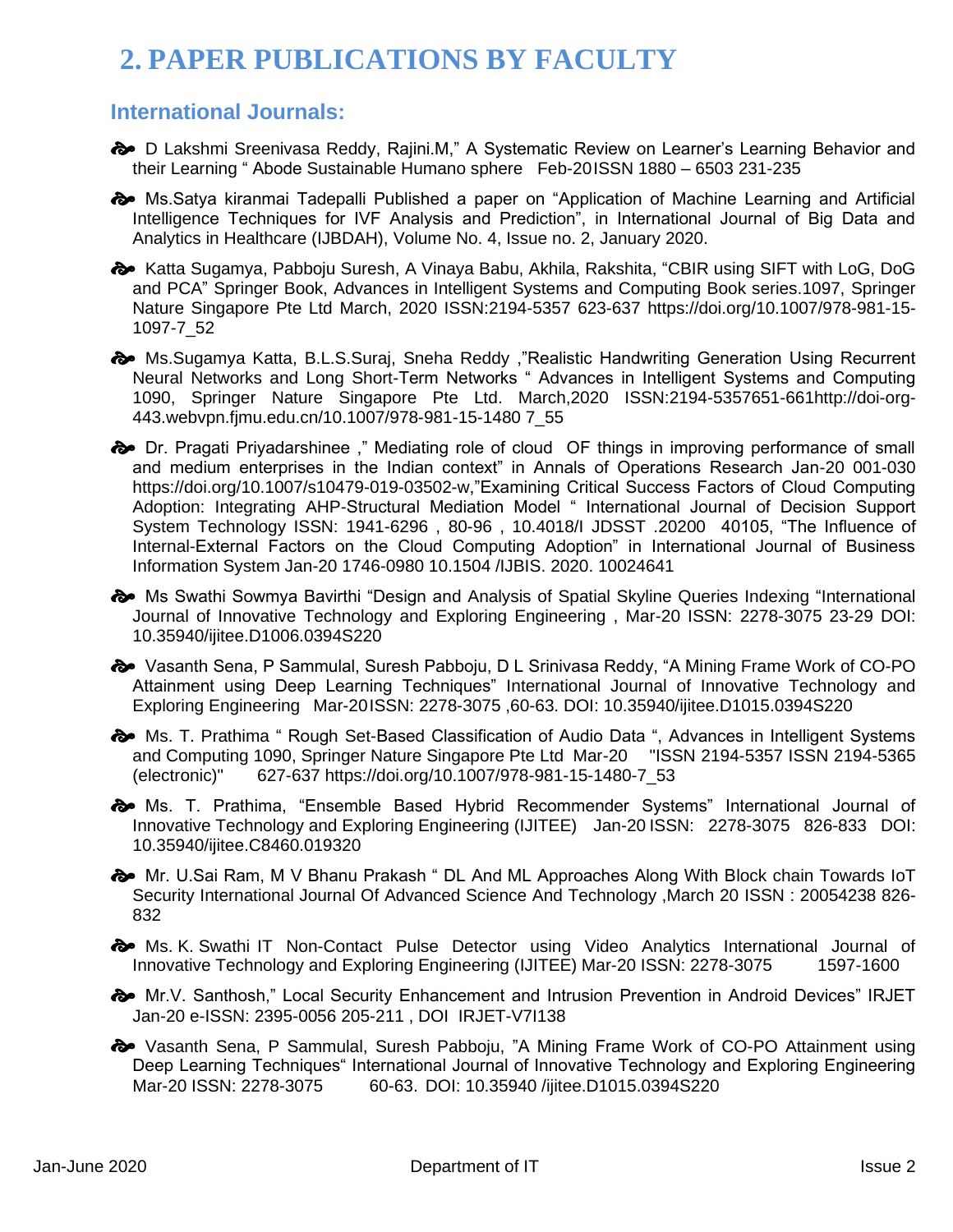$\clubsuit$  Dr.Suresh Pabboju, K. Spandana, Likhitha Chinthakuntla, Gorupally Sai Chandana "Current Research on Internet of Things (IoT) in Agriculture" in International Journal of Innovative Technology and Exploring Engineering. Jun-20 ISSN: 2278-3075 (Online) 882 -886

 $\odot$  Dr.Suresh Pabboju, Nandini Balusu, and Narsimha ,"Swarm Optimization based Gravitational Search Approach for Channel Assignment in MCMR Wireless Mesh Network" in GIT International Journal of Computer Networks & Communications May-20 41-54 10.5121/ijcnc.2020.12303

 Dr.Suresh Pabboju, K. Spandana, T. Manoj Kumar," Soil Analysis And Crop Selection Using IoT" in International Journal Of Scientific Technology Research Apr-20 ISSN 2277-8616 2212-2215

 Dr K Radhika, "A Novel Consensus algorithm for Blockchain-based Personal Health Care ManagementTEST Engineering and Management, May-20 ISSN:0193-4120 11343 – 11348

 $\clubsuit$  Dr K Radhika, Jyothsna, S. "Load Balancing in Cloud Through Multi Objective Optimization "Advances in Decision Sciences, Image Processing, Security and Computer Vision" 2020 ISSN: 2662- 3447 ,293-300 DOI 978-3-030-24322-7\_38

 Dr B.Veera Jyothi published Paper entitled" "Security Lock With Intrusion Detection And Facial Recognition Using Iot" in IJCEA journal, during May 2020

 $\diamondsuit$  Dr B. Veera Jyothi, "Smart Bus Tracking For Visually Impaired People Using lot" in IJCEA journal, during May 2020

 Sirisha Alamanda "The Vehicle Speed Control & Alert System based on the Drowsiness of the Driver" International Journal of Advanced Science and Technology. May 2020 ISSN: 2005-4238 5577 -5586 http://sersc.org/journals/index.php/IJAST/article/view/19629

**A** Ms Deepa R " Io T based Health and Safety System for Manual Scavengers and Miners International Research Journal of Engineering and Technology (IRJET)May-20 ,IRJET (e-ISSN: 2395-0056 p-ISSN: 2395-0072) "DOI IRJET-V7I51223

 Dr. Trupthi M, Venkata Vamsi Medidi, Srinivas Gouryraj, "Auto Jotting: A Notes Maker," International Journal for Research in Applied Science & Engineering Technology (IJRASET), Volume 8 Issue VI June 2020, ISSN: 2321-9653; IC Value: 45.98; SJ Impact Factor: 7.429, Scientific Journal Impact Factor: 7.429, ISRA Journal Impact Factor: 7.129, Index Copernicus Value: 45.98, Crossref DOI Number: 10.22214, International Scientific Indexing (ISI): 1.451

 $\rightarrow$  "Dr K Radhika published a paper titled ""A Novel Consensus algorithm for Blockchain-based Personal Health Care Management"", in TEST Engineering and Management, Vol.83, pp.11343 - 11348, May-June 2020, ISSN: 0193-4120, (Scopus Indexed)"

 $\clubsuit$  Dr M Venu Gopalachari published a paper titled "An Interaction Based Influence Propagation Model for Detecting Active Communities in Social Networks", in International Journal of Advanced Science and Technology, Vol.29, June 2020.

 $\diamondsuit$  Dr M Venu Gopalachari published a paper titled "Effective and Dynamic Multi Domain Keyword Extraction through Word Vectors", in International Journal of Advanced Science and Technology, Vol.29, June 2020.

 $\approx$  Ms. E. Rama Lakshmi, "Solar Powered Smart Irrigation and Monitoring System for Greenhouse Farming using IoT "International Journal of Advanced Science and Technology Jun-20ISSN:2207- 6360 8239-8247 <http://sersc.org/>journals/index.php/IJA ST/article/view/30559

**Ms.** E. Rama Lakshmi,"An Efficient Text Image Elimination App for Android " International Journal of Innovative Technology and Exploring Engineering Apr-20 ISSN: 2278–3075 389-391 DOI: 10.35940/ijitee.F3639.049620

 $\clubsuit$  Ms. E. Rama Lakshmi "Water Quality Monitoring and Water pipe Leakage Detection Aegaeum Journal Jun-20 ISSN: 0776–3808 523-531 DOI:16.10089.AJ.2020. V8I6.285311.3576

 $\approx$  Ms. E. Rama Lakshmi, "Indian Sign Board Detection and Recognition for Driving Assistance "Aegaeum Journal Jun-20 ISSN: 0776–3808 385-394 DOI: 16.10089.AJ. 2020. V8I6.285311.3562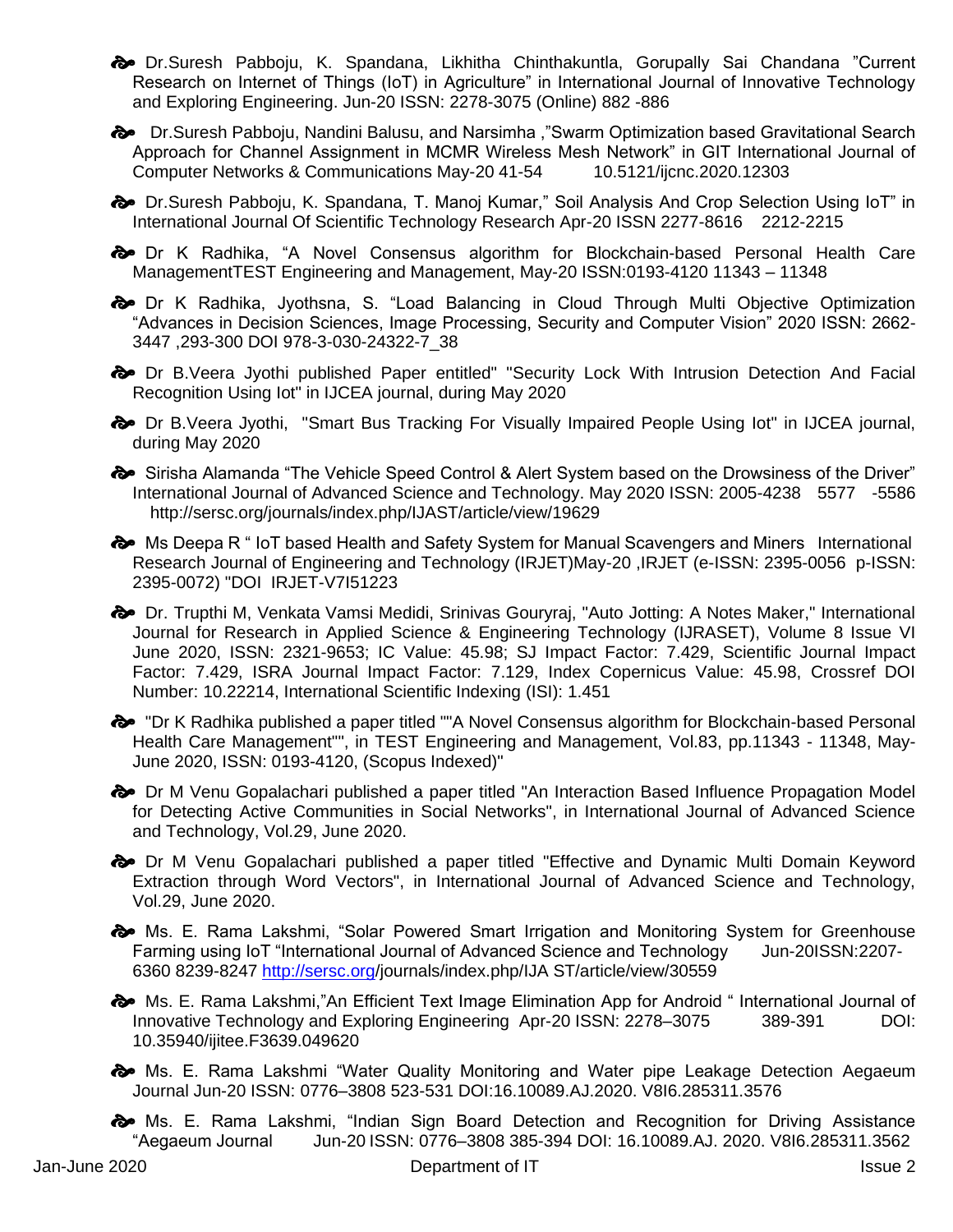**Ms.** K.N.V.S. Sridevi IT," Detection of distracted driving using opency " ASL journal Jun-20 E-ISSN: 1936-7317 1077-1084 10.1166/ASL

 Ms. K. Swathi, "Video data integrity using crypto currency "UGC approved journal ASL journal May-20 E-ISSN:1936-7317 97-103 10.1166/ASL

Security Lock With Intrusion Detection and Facial Recognition Dr. B. Veera Jyothi IT IJCEA journal May-20 ISSN 2321-3469, 1-8 <http://www.ijcea.com/wp-content/uploads> /2020/06/NCRTCEA-2020109-2.pdf

Smart Bus Tracking For Visually Impaired People Using IoT Dr. B. Veera Jyothi, IJCEA journal May-20 ISSN 2321-3470, 55-61, [http://www.ijcea.com/wpcontent/uploads2020/06/NCRTCEA-20201](http://www.ijcea.com/wpcontent/uploads2020/06/NCRTCEA-2020)22 .pdf

 Satya kiranmai Tadepalli presented a paper "Smart Water Consumption Monitoring System using IoT, Android and Cloud Computing" in the 5th International Conference on Communications and Electronics Systems (ICCES 2020) organized by PPG Institute of Technology, Coimbatore, Tamilnadu, India during 10-12 June 2020. (Scopus - IEEE)

Satya kiranmai Tadepalli presented a paper "Instrument Recognition in Polyphonic music using Convolutional Recurrent Neural Networks" in the 2nd International Conference on Intelligent Computing, Information and Control Systems (ICICCS 2020) organized by Mallareddy College of Engineering, Secunderabad, Hyderabad, India during 25-26 June 2020. (Scopus - Springer)

 Kratika Sharma, Mithula Reddy, Varshitha Ch ,"Enhanced SIFT for Image Registration of VHR ImagesInternational Journal of Advanced Science and Technology June-20 ISSN: 2005-42384775- 4787 http://sersc.org/journals/index.php/IJAST/article/view/24915/13231

 $\clubsuit$  U sai Ram, B. Surya Samantha, "Applications and Enabling Technologies for IoT" Alochana Chakra Journal Jun-20 ISSN: 2231-3990 9115-9125 DOI:10.01011.ACJ.2020.V9I6.00068749.03385

 <sup>U</sup> sai Ram, B.Surya Samantha "Technology Fundamentals of Block chain and Consideration for Block chain Security "International Journal of Recent Technology and Engineering (IJRTE) May-20 ISSN: 2277-3878 ,415-420 ,A10680581C219/19

 $\clubsuit$  Mr.V. Santhosh "Effective lot Techniques To Monitor The Levels Of Garbage In Smart Dustbins " IRJET Jun-20 e-ISSN: 2395-0056 6549-6554 "DOI IRJET-V7I61218

### **3. BOOK CHAPTER PUBLICATIONS BY FACULTY**

 Dr B.Veera Jyothi, Co-authored a book titled "Introduction to Operations Research" ,ISBN number 10- 1639407987 by Xpress Publishers, during May 2021.

S. Rakesh Published a book chapter Titled "Sign Language Recognition using Convolutional Neural Networks" in the Book Titled J. S. Raj et al. (eds.), Innovative Data Communication Technologies and Application, Lecture Notes on Data Engineering and Communications Technologies 59, [https://doi.org/10.1007/978-981-15-9651-3\\_58.](https://doi.org/10.1007/978-981-15-9651-3_58)

 $\clubsuit$  Mr.P. Vasanth Sena, Dr M Venu Gopalachari Published book chapter titled "A Mining Framework for Efficient Leakage Detection and Diagnosis in Water Supply System", in A Mining Framework for Efficient Leakage Detection and Diagnosis in Water Supply System, Springer Nature Singapore, ISBN: 978-981-15-7960-8, October 2020.

 $\diamondsuit$  Dr L Suresh kumar, Dr B Veera Jyothi published a Book titled "Intellectual Property Rights " by Xpress Publishing,ISBN-978- 1-64919-021-5.March-2020, Production And Operation Management" by Xpress Publishing,ISBN-978-1-64783-750-1.March-2020, "Waste Management And its Challenges" by Xpress Publishing,ISBN:10-649194501. March-2020.

 $\clubsuit$  Katta Sugamya, Pabboju Suresh, A Vinaya Babu, Akhila, Rakshita, "CBIR using SIFT with LoG, DoG and PCA" Springer Book, Advances in Intelligent Systems and Computing book series (AISC, volume